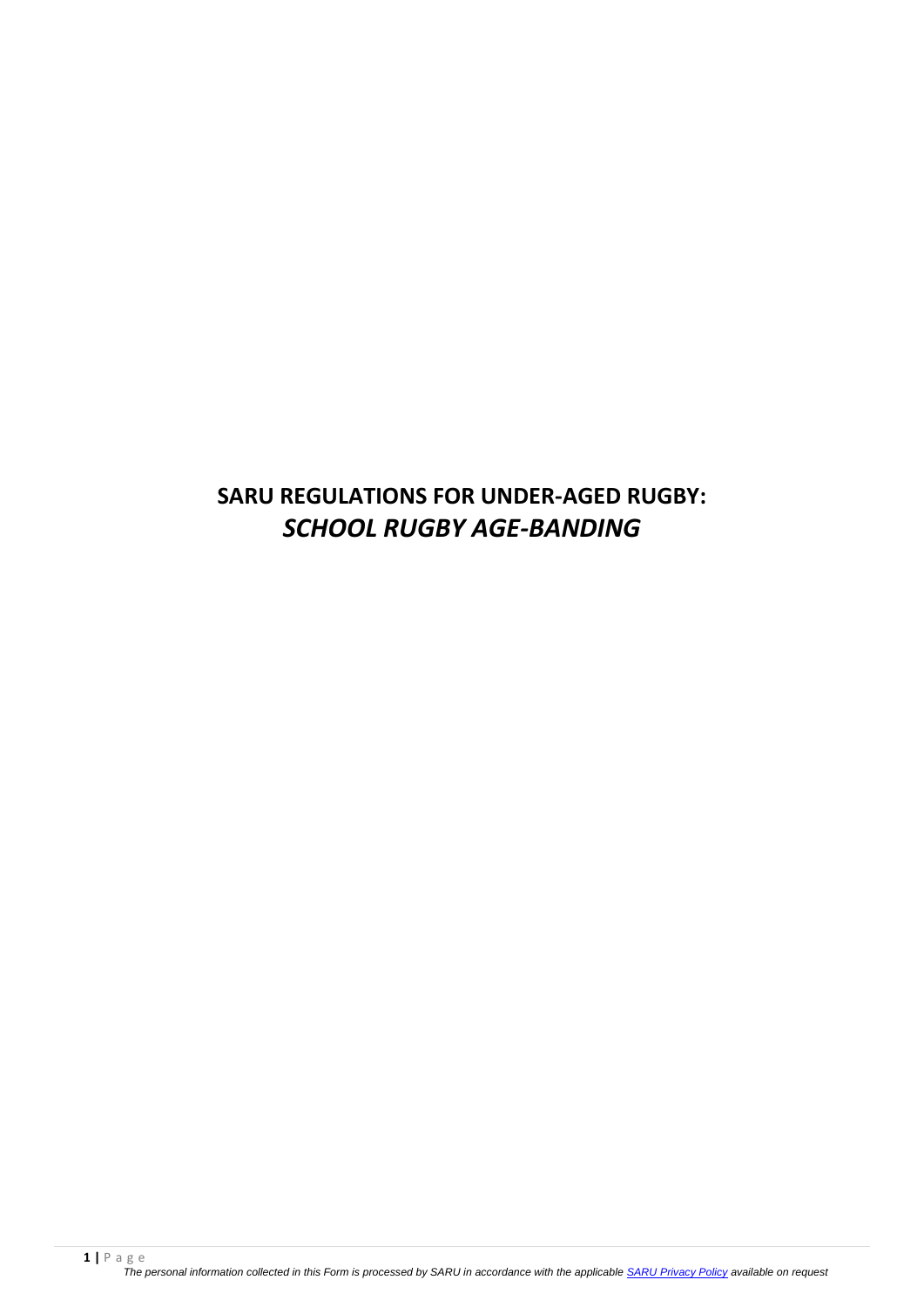## **ADDENDUM 1 of 2012 (updated on 29 April 2022): SARU REGULATIONS FOR UNDER-AGED RUGBY:**

# *SCHOOL RUGBY AGE-BANDING*

The following document is an Addendum to the *SARU Regulations for Under-aged Rugby* currently applicable to Adult rugby and are additional Regulations that apply to all School-level Rugby played under the auspices of the South African Rugby Union, the South African Schools Rugby Executive, and the affiliated fourteen (14) Provincial Rugby Unions.

#### **A - Definitions**:

**"***Primary School Rugby***"** – Refers to the Age-grades or Divisions for Rugby played at a Primary School Level or Age-grades U13 and below, applicable to the South African Rugby Union (SARU), the South African Schools Rugby Executive, the relevant Provincial Rugby Union or Affiliated Rugby Body

**"***Secondary School Rugby***"** – Refers to the Age-grades or Divisions for Rugby played at a Secondary or High School Level or Age-grades U14 to U19, applicable to the South African Rugby Union (SARU), the South African Schools Rugby Executive, the relevant Provincial Rugby Union or Affiliated Rugby Body

*Potential School Age-grades:* (*these are determined by the age that you turn during the specific year in question*): *Under 6 (U6) = Players aged 4, 5, or 6, with these players turning 5, 6, and having turned 6 respectively during the year in question Under 7 (U7) = Players aged 5, 6, or 7, with these players turning 6, 7, and having turned 7 respectively during the year in question Under 8 (U8) = Players aged 6, 7, or 8, with these players turning 7, 8, and having turned 8 respectively during the year in question Under 9 (U9) = Players aged 7, 8, or 9, with these players turning 8, 9, and having turned 9 respectively during the year in question Under 10 (U10) = Players aged 8, 9, or 10, with these players turning 9, 10, and having turned 10 respectively during the year in question Under 11 (U11) = Players aged 9, 10, or 11, with these players turning 10, 11, and having turned 11 respectively during the year in question Under 12 (U12) = Players aged 10, 11, or 12, with these players turning 11, 12, and having turned 12 respectively during the year in question Under 13 (U13) = Players aged 11, 12, or 13, with these players turning 12, 13, and having turned 13 respectively during the year in question Under 14 (U14) = Players aged 12, 13, or 14, with these players turning 13, 14, and having turned 14 respectively during the year in question Under 15 (U15) = Players aged 13, 14, or 15, with these players turning 14, 15, and having turned 15 respectively during the year in question Under 16 (U16) = Players aged 14, 15, or 16, with these players turning 15, 16, and having turned 16 respectively during the year in question Under 17 (U17) = Players aged 15, 16, or 17, with these players turning 16, 17, and having turned 17 respectively during the year in question Under 18 (U18) = Players aged 16, 17, or 18, with these players turning 17, 18, and having turned 18 respectively during the year in question Under 19 (U19) = Players aged 16, 17, 18, or 19, with these players turning 17, 18, 19, and having turned 19 respectively during the year in question*

*Age-grade: An Age-grade is determined by the maximum age, as determined on 31st December of that specific year, of a player allowed to participate within the prescribed Age-grade. For example, the oldest player in the U13 Age-grade, would still be 13 years old on 31st December of the specific year in question*

*Minimum Age: The minimum age allowed in an Age-grade is determined by the age that you turn during the specific year in question. For example, if the minimum age is 11 on the 1st of January, then on the 31st of December of the same year, you would have to be 12 years old, having turned 12 years old during the specific year in question. You cannot have turned 11 on the 1 st of January, as you would still be 11 by midnight on the 31st of December of the same year.*

### **B - Regulations**:

*In School Rugby in South Africa, schools may set their own Age-grade divisions, but the following stipulations have to be implemented*:

- 1. In "*Primary School Rugby*", no player, who on the 1st of January in any given year, as defined under *Minimum Age*, is more than two (2) years younger, than the prescribed maximum stipulated age within an Age-grade category, may participate within that Age-grade during the year in question.
	- a. For example, if you turn 11 on the 1<sup>st</sup> of January or are younger than 11 (e.g., 10) on the 1<sup>st</sup> of January, you cannot be allowed to play in the U13 division within that year, as the oldest player in the U13 Agegrade, as defined above, would be 13 years of age, and having turned 13 during the year in question.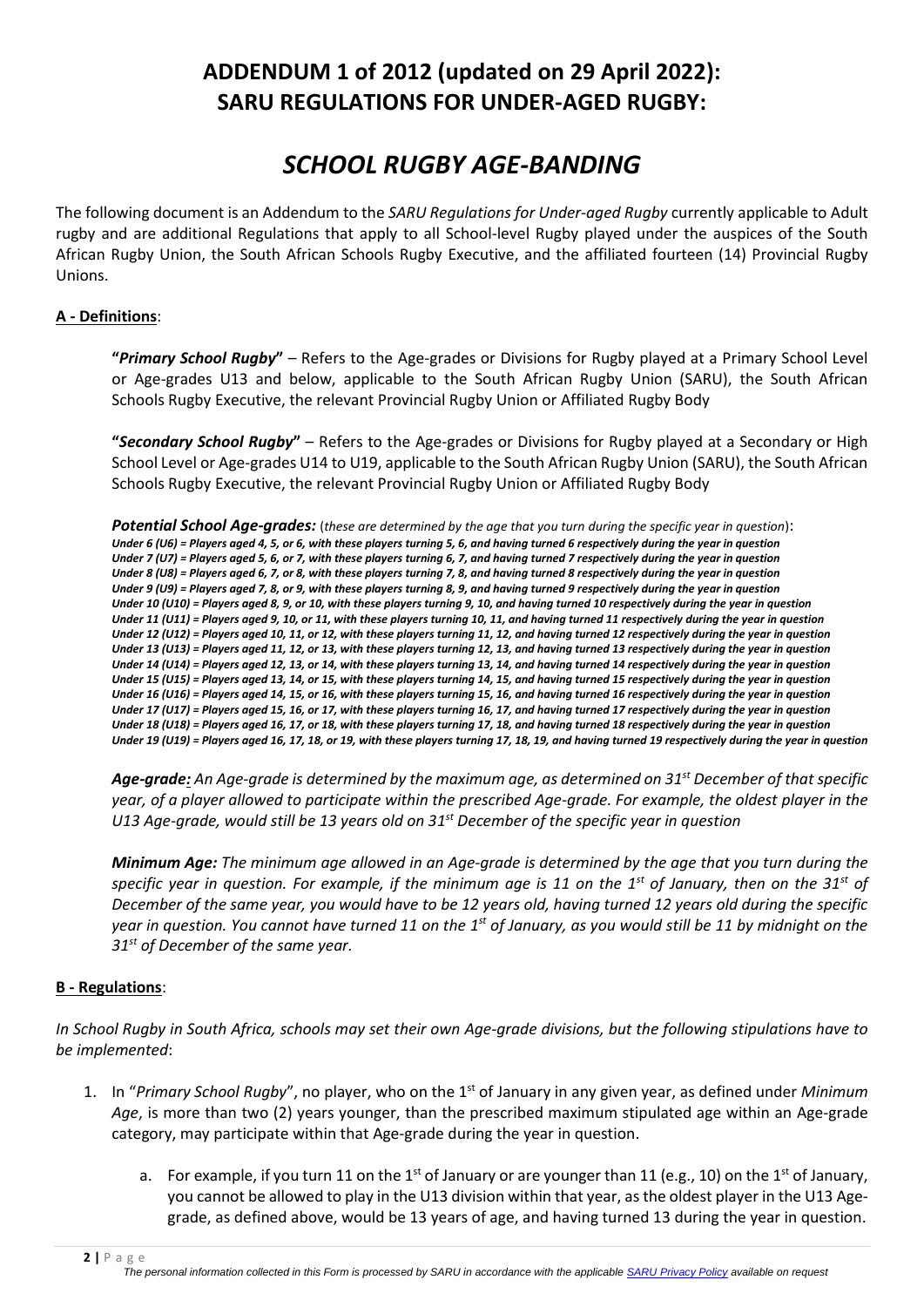- b. The player may not be older than the stipulated Age-grade e.g., in the U13 division, a player may not be 14 years old or be turning 14 years old during the year in question
- 2. In "*Secondary School Rugby*", subject to Clauses 3 and 6, no player, who on the 1st of January in any given year, as defined under *Minimum Age*, is more than two (2) years younger, than the prescribed maximum stipulated age within an Age-grade category, may participate within that Age-grade during the year in question.
	- a. For example, subject to Clause 3, if you turn 16 on the  $1<sup>st</sup>$  of January or are younger than 16 (e.g., 15) on the  $1<sup>st</sup>$  of January, you cannot be allowed to play in the U18 division within that year, as the oldest player in the U18 Age-grade, as defined above, would be 18 years of age, and having turned 18 during the year in question.
	- b. The player may not be older than the stipulated Age-grade e.g., in the U18 division, a player may not be 19 years old or be turning 19 years old during the year in question
- 3. In "*Secondary School Rugby",* with the exception of Clause 6, the age band could be extended for a specific player(s) to a maximum three (3) year age-band, but only in keeping strictly within the following very important stipulations, aimed primarily at limiting the risk of catastrophic cervical spinal injury:
	- a. The *Coach*, who shall have no less than a *World Rugby Level 2* coaching qualification, wanting to select a younger player to participate in a league or division above their current Age-grade, as stipulated in Clause 2, has to submit a completed and accepted **SCHEDULE A**, *and* **SCHEDULE B** *and* **SCHEDULE C** where applicable, to the appropriate Union's offices, before selecting the player to train or participate in such a league or division
		- i. For example, in the U18 Age-grade, the youngest player could be 15 years old, as per the *Minimum Age* definition, turning 16 during the year in question, but must have submitted a completed and accepted **SCHEDULE A**, *and* **SCHEDULE B** *and* **SCHEDULE C** where applicable, to the Union's offices, before training or participating in an U18 division squad or league
	- b. The players as described in 3(a) may **NOT** train or participate in a division above their Age-grade, in any of the positions locks, loose-forwards, scrumhalf, flyhalf, centres, wings and fullback, unless they have submitted a completed and accepted **SCHEDULE A** to the Union's offices
	- c. The players as described in 3(a) may **NOT** train or participate in a division above their Age-grade, in any *front row* position i.e., positions tight-head prop, hooker or loose-head prop, unless they have submitted completed and accepted **SCHEDULE A** *and* **SCHEDULE B** *and* **SCHEDULE C** where applicable, to the Union's offices
	- d. Local research has identified the front row positions, especially the hooker, as having a higher risk for permanent catastrophic cervical spinal cord injury, especially in the scrum
- 4. **Teams** within "*Primary School Rugby*" e.g., U10, U11 and U13, have to compete within the specific age-banding required of their league or division as stipulated in Clause 1.
	- a. For example, an U10 team cannot compete in an U11 league or division, as the youngest player in the U10 team could potentially be 8 on the 1<sup>st</sup> of January, as per the *Minimum Age* definition, and therefore not be able to compete within the U11 team structure, as they would be more than two (2) years younger than the oldest player in the U11 team.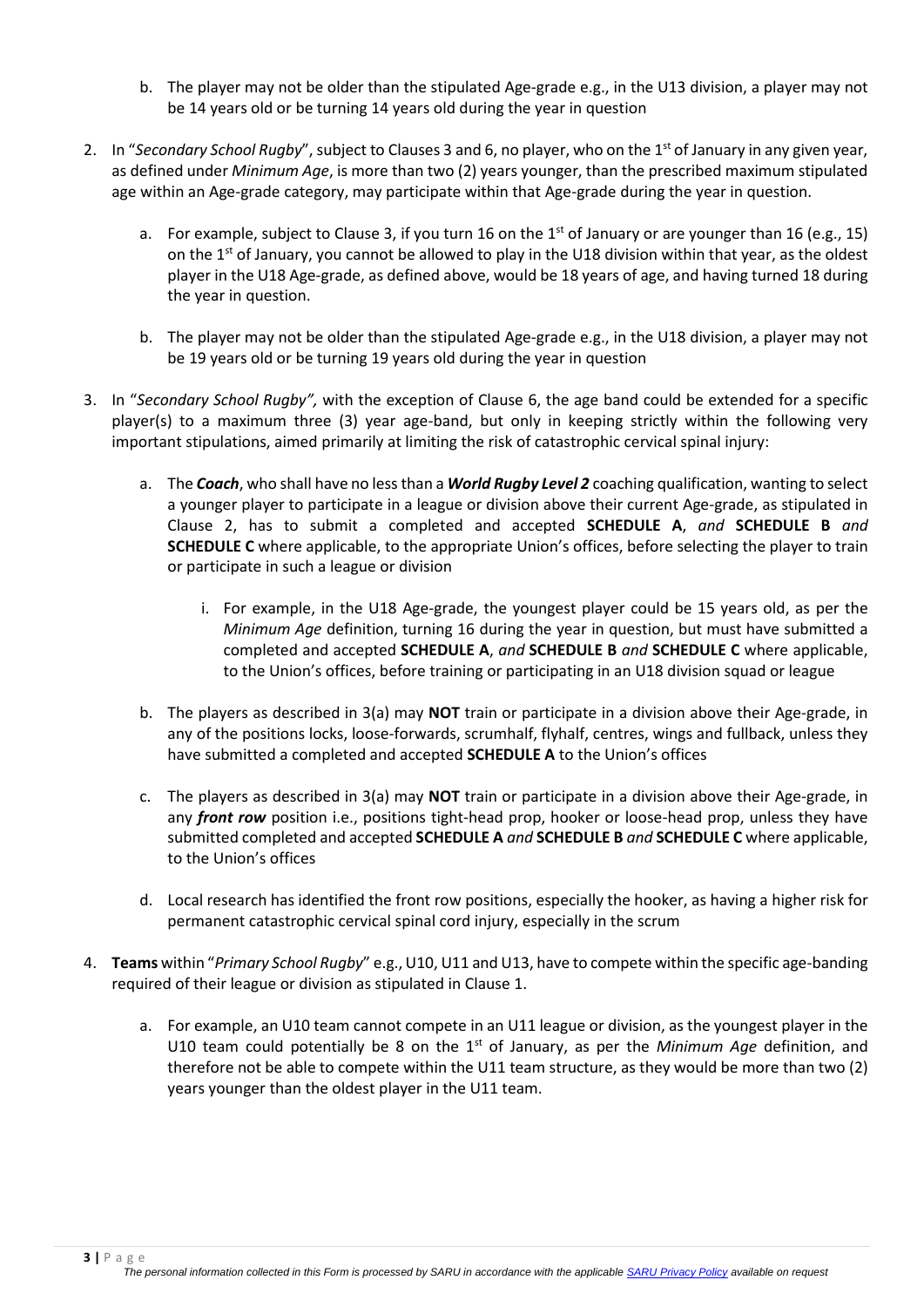- 5. **Teams** within "*Secondary School Rugby*" e.g., U15 and U16, subject to Clause 6 where applicable, have to compete within the specific age-banding required of their league or division as stipulated in Clauses 2 and 3.
	- a. For example an U15 team cannot compete in an U16 league or division, as the youngest player in the U15 team, having submitted a completed and accepted **SCHEDULE A**, *and* **SCHEDULE B** *and* **SCHEDULE C** where applicable, to the Union's offices, could potentially be 12 on the 1<sup>st</sup> of January, as per the *Minimum Age* definition, and therefore not be able to compete within the U16 team structure, as they would be more than three (3) years younger than the oldest player in the U16 team.
- 6. The current school system has to cater for U19 scholars, or players aged 18 years old, turning 19, or players having already turned 19 years old, during the year in question, and legally these players cannot be denied participation within the school rugby system. To maintain higher rugby safety standards given this limitation, the following stipulations need to be upheld:
	- a. The recommended two (2) year age-band for U19 level rugby, would normally field players aged 17 years old turning 18, and players 18 years old turning 19, during the year in question
	- b. Due to the small number of players aged 18 years old, turning 19, or players having already turned 19 years old, during the year in question, the U19 Age-grade, applied at School level only, will be expanded to accommodate a maximum three (3) year age-band
	- c. The expanded three (3) year age-band for the U19 School level Age-grade, will therefore include 16 year-olds turning 17 years old during the year in question
	- d. The naturalistic majority of players in the U19 School level Age-grade, will come from 16-year-old players turning 17, and 17-year-old players turning 18 years old, during the year in question
	- e. There is no room for expansion to a four (4) year age-band under any circumstances
	- f. All *front row* players, tight-head prop, hooker, or loose-head prop, within the U19 School level Agegrade, who fall outside the recommended two (2) year age-band, have to complete **SCHEDULE A** *and* **SCHEDULE B** *and* **SCHEDULE C** where applicable, regardless of their circumstances, before playing U19 School level Age-grade rugby in these high-risk front row positions
	- g. The automatic three (3) year age-band expansion only applies to the U19 School level Age-grade and cannot be applied at any other School Age-grade or division
	- h. In keeping with Clause 5's stipulations, should an U19 School team wish to play against an U18 School team, or vice versa, the U19 team, at no time, may select or field any players who are 18 years old turning 19, or players who have already turned 19 years old, during the year in question. It becomes an U18 match.
	- i. At no given time, may any U19 level Age-grade rugby team select, or field players aged 19 years old turning 20, or players older than 20 years old, during the year in question
- 7. As supported by the South African Schools Rugby Executive Committee, players should play within their respective Age-grade divisions, as per the age-banding criteria stipulated above.
- 8. Rugby playing Schools have to cater for opportunities for all players to be able to play rugby, and with this in mind, an U16 Age-grade division (or U17 in Schools playing in U19 leagues or divisions) should preferably be catered for, where possible, as it is not desirable for players more than two (2) years younger than their prescribed Age-band, even within the stipulations above, to participate in U18 or U19 divisions.

**4 |** P a g e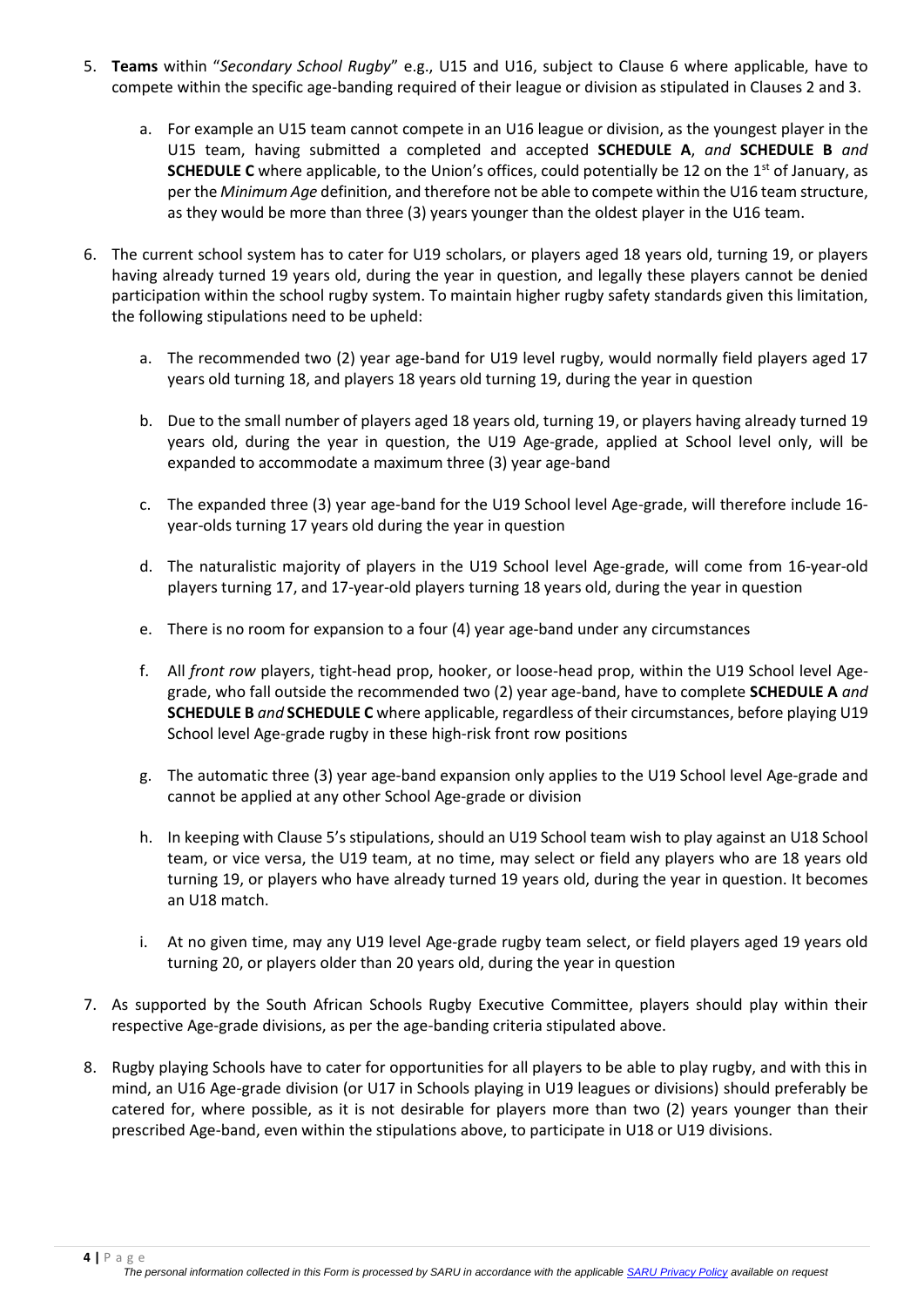#### **SCHEDULE A** - AGE-GRADE TWO-YEAR EXEMPTION AND CONSENT FORM FOR *ALL* APPLYING PLAYERS TO COMPLETE

*COMPLETED FORM MUST BE SUBMITTED TO YOUR PROVINCIAL UNION MANAGER OF SCHOOLS RUGBY OR BOKSMART REPRESENTATIVE – Front Row players, additionally need to Submit SCHEDULES B and C*

| <b>Players Full Names:</b><br>ID Number:<br>Competition/Province<br>Current Age-grade e.g.,<br>Date of birth:<br>$U16 - (15$ -year-old)<br>Age-grade applied for e.g.,<br>Club/School Name<br>U18<br>Playing position:<br><b>Contact Number:</b><br>Number of years'<br>experience playing<br>Email address:<br>at this position<br>SECTION B: TO BE COMPLETED BY THE PLAYER'S COACH (PRINT CLEARLY)<br><b>Coach's Full Names:</b><br>ID Number:<br><b>Contact Number:</b><br><b>World Rugby Level</b><br>Email address:<br>Coaching qualification:<br>World Rugby Level Expiry date:<br><b>BokSmart Certification Code</b><br>Years of coaching experience<br><b>BokSmart Expiry date:</b><br>The coach has to assess the player against the following considerations. If there are any NO answers to any of the considerations, the player should NOT be allowed to participate in the Age-grade applied for, as this<br>indicates an increased risk to safe participation in the Proposed Age-grade.<br>Please Note: In exceptional cases, a player's physical, emotional, motor and cognitive development, skill level and experience, may be such that he/she may be allowed to participate in an Age-grade above his/her<br>current two-year age-band. However, within the year in question, he/she, in keeping with the "Minimum Age" definition, may <u>not participate in an Age-grade greater than three years above his/her age on the 1<sup>st</sup> day</u><br>of January of that year.<br>The coach performing this assessment on the player shall have no less than a World Rugby Level 2 Coaching qualification. Not having a World Rugby Level 2 qualification therefore does not qualify the Coach, to<br>competently and objectively assess the player's capabilities. Furthermore, the coach has to have an active BokSmart Certification status.<br>Is the player physically developed, big, fit and strong enough to be able to adequately compete in his/her position within the age-division<br><b>YES</b><br>NO<br><b>Physical Development:</b><br>applied for?<br><b>YES</b><br>Skill Level:<br>Is the player technically skilled enough in his/her position to be able to adequately compete in the age-division applied for?<br>NO<br>Does the player have the necessary experience in his/her position to compete with other players at a comparable standard in the age-division<br>Level of Experience:<br><b>YES</b><br>NO<br>applied for?<br>Can the player compete safely in his/her nominated position, and is the player at no more risk of serious and catastrophic head, neck or cervical<br><b>YES</b><br>NO<br>spine injury than any of the other participants in the age-division applied for?<br>Safety Risk:<br><b>YES</b><br>NO<br>Have you completed the BokSmart Pre-participation screening questionnaire with the player?<br>I have explained to both the player and his/her parents or legal guardian, that the player will be competing in a higher age-division against older players and that this may normally<br>involve an increased level of risk.<br>However, in my qualified opinion, the player's physical development, skill level and level of experience is of a sufficiently high standard so that the player can safely compete in the<br>proposed Age-grade, in his/her nominated position, with no more risk of serious and catastrophic head, neck or cervical spine injury than any of the other participants that play in the<br>same position applied for within the proposed Age-grade.<br>Date:<br>Signature of Coach:<br>SECTION C: TO BE COMPLETED BY THE PLAYER'S PARENT/LEGAL GUARDIAN (PRINT CLEARLY)<br>Full names:<br>ID Number:<br><b>Contact Number:</b><br>I hereby confirm that:<br>I am the parent or legal guardian of the abovementioned player<br>a.<br>b.<br>I have been provided with and read a copy of the SARU Under-age guidelines applicable to School rugby Age-banding<br>The coach has explained to me that in his/her qualified opinion the player's physical development, skill level, and level of experience is of a sufficiently high standard so that<br>c.<br>the player can safely compete in the proposed Age-grade, with no more risk of serious and catastrophic head, neck or cervical spine injury than any of the other participants<br>that play in the same position applied for within the proposed Age-grade<br>d.<br>It has however been explained to me that the player will be competing in a higher age-division against older players and that this may normally involve an increased level of<br>risk<br>I understand that rugby is a contact sport, and like all contact sports, players are exposed to a risk of injury, and in the case of rugby union, albeit very few in number,<br>e.<br>potentially also catastrophic head, neck or cervical spine injury<br>f.<br>I acknowledge and fully comprehend that the level of risk of these injuries may be increased where a player competes above the two-year window, and where the player's<br>physical development, skill level, and level of experience may potentially be inferior to that of the players that he/she may play against.<br>I knowing the above agree to the extent permitted by Law, to waive any claims for liability against SARU, the Provincial Union, or any of its affiliate clubs, schools or rugby<br>g.<br>bodies, and any of its participants, including but not limited to players, coaches, referees, medical support staff, volunteers and administrators and release every such body<br>or participant from all liability that may be incurred in connection with the player's participation in the proposed Age-grade<br>Date:<br>Signature:<br>SECTION D: TO BE COMPLETED BY THE PROVINCIAL UNION'S MANAGER OF SCHOOLS RUGBY (PRINT CLEARLY)<br>Full names:<br>ID Number:<br><b>Contact Number:</b><br>I hereby confirm that:<br>I have received all the necessary and completed SCHEDULE A documentation as required by the School Age-banding exemption policy, and confirm that all stipulations have<br>а.<br>been met<br>b.<br>I have also received Certified Copies of the applying Coach's Identity document, World Rugby Level 2 (or above) coaching qualification and active BokSmart Certification<br>status, in application for exemption of the two-year window for the player mentioned above, and within the restrictions of the three (3) year maximum window stipulations<br>I further acknowledge that all records of the Consent and this application are kept on file at the Union offices and that the office, the player's parents or legal guardian and<br>c.<br>the coach have received copies of the completed exemption documentation<br>Signature:<br>Date: |  |  |  | SECTION A: TO BE COMPLETED BY THE PLAYER (PRINT CLEARLY) |  |  |  |  |  |
|--------------------------------------------------------------------------------------------------------------------------------------------------------------------------------------------------------------------------------------------------------------------------------------------------------------------------------------------------------------------------------------------------------------------------------------------------------------------------------------------------------------------------------------------------------------------------------------------------------------------------------------------------------------------------------------------------------------------------------------------------------------------------------------------------------------------------------------------------------------------------------------------------------------------------------------------------------------------------------------------------------------------------------------------------------------------------------------------------------------------------------------------------------------------------------------------------------------------------------------------------------------------------------------------------------------------------------------------------------------------------------------------------------------------------------------------------------------------------------------------------------------------------------------------------------------------------------------------------------------------------------------------------------------------------------------------------------------------------------------------------------------------------------------------------------------------------------------------------------------------------------------------------------------------------------------------------------------------------------------------------------------------------------------------------------------------------------------------------------------------------------------------------------------------------------------------------------------------------------------------------------------------------------------------------------------------------------------------------------------------------------------------------------------------------------------------------------------------------------------------------------------------------------------------------------------------------------------------------------------------------------------------------------------------------------------------------------------------------------------------------------------------------------------------------------------------------------------------------------------------------------------------------------------------------------------------------------------------------------------------------------------------------------------------------------------------------------------------------------------------------------------------------------------------------------------------------------------------------------------------------------------------------------------------------------------------------------------------------------------------------------------------------------------------------------------------------------------------------------------------------------------------------------------------------------------------------------------------------------------------------------------------------------------------------------------------------------------------------------------------------------------------------------------------------------------------------------------------------------------------------------------------------------------------------------------------------------------------------------------------------------------------------------------------------------------------------------------------------------------------------------------------------------------------------------------------------------------------------------------------------------------------------------------------------------------------------------------------------------------------------------------------------------------------------------------------------------------------------------------------------------------------------------------------------------------------------------------------------------------------------------------------------------------------------------------------------------------------------------------------------------------------------------------------------------------------------------------------------------------------------------------------------------------------------------------------------------------------------------------------------------------------------------------------------------------------------------------------------------------------------------------------------------------------------------------------------------------------------------------------------------------------------------------------------------------------------------------------------------------------------------------------------------------------------------------------------------------------------------------------------------------------------------------------------------------------------------------------------------------------------------------------------------------------------------------------------------------------------------------------------------------------------------------------------------------------------------------------------------------------------------------------------------------------------------------------------------------------------------------------------------------------------------------------------------------------------------------------------------------------------------------------------------------------------------------------------------------------------------------------------------------------------------------------------------------------------------------------------------------------------------------------------------------------------------------------------------------------------------------------------------------------------------------------------------------------------------------------------------------------------------------------------------------------------------------------------------------------------------------------------------------------------------------------------------|--|--|--|----------------------------------------------------------|--|--|--|--|--|
|                                                                                                                                                                                                                                                                                                                                                                                                                                                                                                                                                                                                                                                                                                                                                                                                                                                                                                                                                                                                                                                                                                                                                                                                                                                                                                                                                                                                                                                                                                                                                                                                                                                                                                                                                                                                                                                                                                                                                                                                                                                                                                                                                                                                                                                                                                                                                                                                                                                                                                                                                                                                                                                                                                                                                                                                                                                                                                                                                                                                                                                                                                                                                                                                                                                                                                                                                                                                                                                                                                                                                                                                                                                                                                                                                                                                                                                                                                                                                                                                                                                                                                                                                                                                                                                                                                                                                                                                                                                                                                                                                                                                                                                                                                                                                                                                                                                                                                                                                                                                                                                                                                                                                                                                                                                                                                                                                                                                                                                                                                                                                                                                                                                                                                                                                                                                                                                                                                                                                                                                                                                                                                                                                                                                                                                                                                                                                                                                                                                                                                                                                                                                                                                                                                                                                                                                        |  |  |  |                                                          |  |  |  |  |  |
|                                                                                                                                                                                                                                                                                                                                                                                                                                                                                                                                                                                                                                                                                                                                                                                                                                                                                                                                                                                                                                                                                                                                                                                                                                                                                                                                                                                                                                                                                                                                                                                                                                                                                                                                                                                                                                                                                                                                                                                                                                                                                                                                                                                                                                                                                                                                                                                                                                                                                                                                                                                                                                                                                                                                                                                                                                                                                                                                                                                                                                                                                                                                                                                                                                                                                                                                                                                                                                                                                                                                                                                                                                                                                                                                                                                                                                                                                                                                                                                                                                                                                                                                                                                                                                                                                                                                                                                                                                                                                                                                                                                                                                                                                                                                                                                                                                                                                                                                                                                                                                                                                                                                                                                                                                                                                                                                                                                                                                                                                                                                                                                                                                                                                                                                                                                                                                                                                                                                                                                                                                                                                                                                                                                                                                                                                                                                                                                                                                                                                                                                                                                                                                                                                                                                                                                                        |  |  |  |                                                          |  |  |  |  |  |
|                                                                                                                                                                                                                                                                                                                                                                                                                                                                                                                                                                                                                                                                                                                                                                                                                                                                                                                                                                                                                                                                                                                                                                                                                                                                                                                                                                                                                                                                                                                                                                                                                                                                                                                                                                                                                                                                                                                                                                                                                                                                                                                                                                                                                                                                                                                                                                                                                                                                                                                                                                                                                                                                                                                                                                                                                                                                                                                                                                                                                                                                                                                                                                                                                                                                                                                                                                                                                                                                                                                                                                                                                                                                                                                                                                                                                                                                                                                                                                                                                                                                                                                                                                                                                                                                                                                                                                                                                                                                                                                                                                                                                                                                                                                                                                                                                                                                                                                                                                                                                                                                                                                                                                                                                                                                                                                                                                                                                                                                                                                                                                                                                                                                                                                                                                                                                                                                                                                                                                                                                                                                                                                                                                                                                                                                                                                                                                                                                                                                                                                                                                                                                                                                                                                                                                                                        |  |  |  |                                                          |  |  |  |  |  |
|                                                                                                                                                                                                                                                                                                                                                                                                                                                                                                                                                                                                                                                                                                                                                                                                                                                                                                                                                                                                                                                                                                                                                                                                                                                                                                                                                                                                                                                                                                                                                                                                                                                                                                                                                                                                                                                                                                                                                                                                                                                                                                                                                                                                                                                                                                                                                                                                                                                                                                                                                                                                                                                                                                                                                                                                                                                                                                                                                                                                                                                                                                                                                                                                                                                                                                                                                                                                                                                                                                                                                                                                                                                                                                                                                                                                                                                                                                                                                                                                                                                                                                                                                                                                                                                                                                                                                                                                                                                                                                                                                                                                                                                                                                                                                                                                                                                                                                                                                                                                                                                                                                                                                                                                                                                                                                                                                                                                                                                                                                                                                                                                                                                                                                                                                                                                                                                                                                                                                                                                                                                                                                                                                                                                                                                                                                                                                                                                                                                                                                                                                                                                                                                                                                                                                                                                        |  |  |  |                                                          |  |  |  |  |  |
|                                                                                                                                                                                                                                                                                                                                                                                                                                                                                                                                                                                                                                                                                                                                                                                                                                                                                                                                                                                                                                                                                                                                                                                                                                                                                                                                                                                                                                                                                                                                                                                                                                                                                                                                                                                                                                                                                                                                                                                                                                                                                                                                                                                                                                                                                                                                                                                                                                                                                                                                                                                                                                                                                                                                                                                                                                                                                                                                                                                                                                                                                                                                                                                                                                                                                                                                                                                                                                                                                                                                                                                                                                                                                                                                                                                                                                                                                                                                                                                                                                                                                                                                                                                                                                                                                                                                                                                                                                                                                                                                                                                                                                                                                                                                                                                                                                                                                                                                                                                                                                                                                                                                                                                                                                                                                                                                                                                                                                                                                                                                                                                                                                                                                                                                                                                                                                                                                                                                                                                                                                                                                                                                                                                                                                                                                                                                                                                                                                                                                                                                                                                                                                                                                                                                                                                                        |  |  |  |                                                          |  |  |  |  |  |
|                                                                                                                                                                                                                                                                                                                                                                                                                                                                                                                                                                                                                                                                                                                                                                                                                                                                                                                                                                                                                                                                                                                                                                                                                                                                                                                                                                                                                                                                                                                                                                                                                                                                                                                                                                                                                                                                                                                                                                                                                                                                                                                                                                                                                                                                                                                                                                                                                                                                                                                                                                                                                                                                                                                                                                                                                                                                                                                                                                                                                                                                                                                                                                                                                                                                                                                                                                                                                                                                                                                                                                                                                                                                                                                                                                                                                                                                                                                                                                                                                                                                                                                                                                                                                                                                                                                                                                                                                                                                                                                                                                                                                                                                                                                                                                                                                                                                                                                                                                                                                                                                                                                                                                                                                                                                                                                                                                                                                                                                                                                                                                                                                                                                                                                                                                                                                                                                                                                                                                                                                                                                                                                                                                                                                                                                                                                                                                                                                                                                                                                                                                                                                                                                                                                                                                                                        |  |  |  |                                                          |  |  |  |  |  |
|                                                                                                                                                                                                                                                                                                                                                                                                                                                                                                                                                                                                                                                                                                                                                                                                                                                                                                                                                                                                                                                                                                                                                                                                                                                                                                                                                                                                                                                                                                                                                                                                                                                                                                                                                                                                                                                                                                                                                                                                                                                                                                                                                                                                                                                                                                                                                                                                                                                                                                                                                                                                                                                                                                                                                                                                                                                                                                                                                                                                                                                                                                                                                                                                                                                                                                                                                                                                                                                                                                                                                                                                                                                                                                                                                                                                                                                                                                                                                                                                                                                                                                                                                                                                                                                                                                                                                                                                                                                                                                                                                                                                                                                                                                                                                                                                                                                                                                                                                                                                                                                                                                                                                                                                                                                                                                                                                                                                                                                                                                                                                                                                                                                                                                                                                                                                                                                                                                                                                                                                                                                                                                                                                                                                                                                                                                                                                                                                                                                                                                                                                                                                                                                                                                                                                                                                        |  |  |  |                                                          |  |  |  |  |  |
|                                                                                                                                                                                                                                                                                                                                                                                                                                                                                                                                                                                                                                                                                                                                                                                                                                                                                                                                                                                                                                                                                                                                                                                                                                                                                                                                                                                                                                                                                                                                                                                                                                                                                                                                                                                                                                                                                                                                                                                                                                                                                                                                                                                                                                                                                                                                                                                                                                                                                                                                                                                                                                                                                                                                                                                                                                                                                                                                                                                                                                                                                                                                                                                                                                                                                                                                                                                                                                                                                                                                                                                                                                                                                                                                                                                                                                                                                                                                                                                                                                                                                                                                                                                                                                                                                                                                                                                                                                                                                                                                                                                                                                                                                                                                                                                                                                                                                                                                                                                                                                                                                                                                                                                                                                                                                                                                                                                                                                                                                                                                                                                                                                                                                                                                                                                                                                                                                                                                                                                                                                                                                                                                                                                                                                                                                                                                                                                                                                                                                                                                                                                                                                                                                                                                                                                                        |  |  |  |                                                          |  |  |  |  |  |
|                                                                                                                                                                                                                                                                                                                                                                                                                                                                                                                                                                                                                                                                                                                                                                                                                                                                                                                                                                                                                                                                                                                                                                                                                                                                                                                                                                                                                                                                                                                                                                                                                                                                                                                                                                                                                                                                                                                                                                                                                                                                                                                                                                                                                                                                                                                                                                                                                                                                                                                                                                                                                                                                                                                                                                                                                                                                                                                                                                                                                                                                                                                                                                                                                                                                                                                                                                                                                                                                                                                                                                                                                                                                                                                                                                                                                                                                                                                                                                                                                                                                                                                                                                                                                                                                                                                                                                                                                                                                                                                                                                                                                                                                                                                                                                                                                                                                                                                                                                                                                                                                                                                                                                                                                                                                                                                                                                                                                                                                                                                                                                                                                                                                                                                                                                                                                                                                                                                                                                                                                                                                                                                                                                                                                                                                                                                                                                                                                                                                                                                                                                                                                                                                                                                                                                                                        |  |  |  |                                                          |  |  |  |  |  |
|                                                                                                                                                                                                                                                                                                                                                                                                                                                                                                                                                                                                                                                                                                                                                                                                                                                                                                                                                                                                                                                                                                                                                                                                                                                                                                                                                                                                                                                                                                                                                                                                                                                                                                                                                                                                                                                                                                                                                                                                                                                                                                                                                                                                                                                                                                                                                                                                                                                                                                                                                                                                                                                                                                                                                                                                                                                                                                                                                                                                                                                                                                                                                                                                                                                                                                                                                                                                                                                                                                                                                                                                                                                                                                                                                                                                                                                                                                                                                                                                                                                                                                                                                                                                                                                                                                                                                                                                                                                                                                                                                                                                                                                                                                                                                                                                                                                                                                                                                                                                                                                                                                                                                                                                                                                                                                                                                                                                                                                                                                                                                                                                                                                                                                                                                                                                                                                                                                                                                                                                                                                                                                                                                                                                                                                                                                                                                                                                                                                                                                                                                                                                                                                                                                                                                                                                        |  |  |  |                                                          |  |  |  |  |  |
|                                                                                                                                                                                                                                                                                                                                                                                                                                                                                                                                                                                                                                                                                                                                                                                                                                                                                                                                                                                                                                                                                                                                                                                                                                                                                                                                                                                                                                                                                                                                                                                                                                                                                                                                                                                                                                                                                                                                                                                                                                                                                                                                                                                                                                                                                                                                                                                                                                                                                                                                                                                                                                                                                                                                                                                                                                                                                                                                                                                                                                                                                                                                                                                                                                                                                                                                                                                                                                                                                                                                                                                                                                                                                                                                                                                                                                                                                                                                                                                                                                                                                                                                                                                                                                                                                                                                                                                                                                                                                                                                                                                                                                                                                                                                                                                                                                                                                                                                                                                                                                                                                                                                                                                                                                                                                                                                                                                                                                                                                                                                                                                                                                                                                                                                                                                                                                                                                                                                                                                                                                                                                                                                                                                                                                                                                                                                                                                                                                                                                                                                                                                                                                                                                                                                                                                                        |  |  |  |                                                          |  |  |  |  |  |
|                                                                                                                                                                                                                                                                                                                                                                                                                                                                                                                                                                                                                                                                                                                                                                                                                                                                                                                                                                                                                                                                                                                                                                                                                                                                                                                                                                                                                                                                                                                                                                                                                                                                                                                                                                                                                                                                                                                                                                                                                                                                                                                                                                                                                                                                                                                                                                                                                                                                                                                                                                                                                                                                                                                                                                                                                                                                                                                                                                                                                                                                                                                                                                                                                                                                                                                                                                                                                                                                                                                                                                                                                                                                                                                                                                                                                                                                                                                                                                                                                                                                                                                                                                                                                                                                                                                                                                                                                                                                                                                                                                                                                                                                                                                                                                                                                                                                                                                                                                                                                                                                                                                                                                                                                                                                                                                                                                                                                                                                                                                                                                                                                                                                                                                                                                                                                                                                                                                                                                                                                                                                                                                                                                                                                                                                                                                                                                                                                                                                                                                                                                                                                                                                                                                                                                                                        |  |  |  |                                                          |  |  |  |  |  |
|                                                                                                                                                                                                                                                                                                                                                                                                                                                                                                                                                                                                                                                                                                                                                                                                                                                                                                                                                                                                                                                                                                                                                                                                                                                                                                                                                                                                                                                                                                                                                                                                                                                                                                                                                                                                                                                                                                                                                                                                                                                                                                                                                                                                                                                                                                                                                                                                                                                                                                                                                                                                                                                                                                                                                                                                                                                                                                                                                                                                                                                                                                                                                                                                                                                                                                                                                                                                                                                                                                                                                                                                                                                                                                                                                                                                                                                                                                                                                                                                                                                                                                                                                                                                                                                                                                                                                                                                                                                                                                                                                                                                                                                                                                                                                                                                                                                                                                                                                                                                                                                                                                                                                                                                                                                                                                                                                                                                                                                                                                                                                                                                                                                                                                                                                                                                                                                                                                                                                                                                                                                                                                                                                                                                                                                                                                                                                                                                                                                                                                                                                                                                                                                                                                                                                                                                        |  |  |  |                                                          |  |  |  |  |  |
|                                                                                                                                                                                                                                                                                                                                                                                                                                                                                                                                                                                                                                                                                                                                                                                                                                                                                                                                                                                                                                                                                                                                                                                                                                                                                                                                                                                                                                                                                                                                                                                                                                                                                                                                                                                                                                                                                                                                                                                                                                                                                                                                                                                                                                                                                                                                                                                                                                                                                                                                                                                                                                                                                                                                                                                                                                                                                                                                                                                                                                                                                                                                                                                                                                                                                                                                                                                                                                                                                                                                                                                                                                                                                                                                                                                                                                                                                                                                                                                                                                                                                                                                                                                                                                                                                                                                                                                                                                                                                                                                                                                                                                                                                                                                                                                                                                                                                                                                                                                                                                                                                                                                                                                                                                                                                                                                                                                                                                                                                                                                                                                                                                                                                                                                                                                                                                                                                                                                                                                                                                                                                                                                                                                                                                                                                                                                                                                                                                                                                                                                                                                                                                                                                                                                                                                                        |  |  |  |                                                          |  |  |  |  |  |
|                                                                                                                                                                                                                                                                                                                                                                                                                                                                                                                                                                                                                                                                                                                                                                                                                                                                                                                                                                                                                                                                                                                                                                                                                                                                                                                                                                                                                                                                                                                                                                                                                                                                                                                                                                                                                                                                                                                                                                                                                                                                                                                                                                                                                                                                                                                                                                                                                                                                                                                                                                                                                                                                                                                                                                                                                                                                                                                                                                                                                                                                                                                                                                                                                                                                                                                                                                                                                                                                                                                                                                                                                                                                                                                                                                                                                                                                                                                                                                                                                                                                                                                                                                                                                                                                                                                                                                                                                                                                                                                                                                                                                                                                                                                                                                                                                                                                                                                                                                                                                                                                                                                                                                                                                                                                                                                                                                                                                                                                                                                                                                                                                                                                                                                                                                                                                                                                                                                                                                                                                                                                                                                                                                                                                                                                                                                                                                                                                                                                                                                                                                                                                                                                                                                                                                                                        |  |  |  |                                                          |  |  |  |  |  |
|                                                                                                                                                                                                                                                                                                                                                                                                                                                                                                                                                                                                                                                                                                                                                                                                                                                                                                                                                                                                                                                                                                                                                                                                                                                                                                                                                                                                                                                                                                                                                                                                                                                                                                                                                                                                                                                                                                                                                                                                                                                                                                                                                                                                                                                                                                                                                                                                                                                                                                                                                                                                                                                                                                                                                                                                                                                                                                                                                                                                                                                                                                                                                                                                                                                                                                                                                                                                                                                                                                                                                                                                                                                                                                                                                                                                                                                                                                                                                                                                                                                                                                                                                                                                                                                                                                                                                                                                                                                                                                                                                                                                                                                                                                                                                                                                                                                                                                                                                                                                                                                                                                                                                                                                                                                                                                                                                                                                                                                                                                                                                                                                                                                                                                                                                                                                                                                                                                                                                                                                                                                                                                                                                                                                                                                                                                                                                                                                                                                                                                                                                                                                                                                                                                                                                                                                        |  |  |  |                                                          |  |  |  |  |  |
|                                                                                                                                                                                                                                                                                                                                                                                                                                                                                                                                                                                                                                                                                                                                                                                                                                                                                                                                                                                                                                                                                                                                                                                                                                                                                                                                                                                                                                                                                                                                                                                                                                                                                                                                                                                                                                                                                                                                                                                                                                                                                                                                                                                                                                                                                                                                                                                                                                                                                                                                                                                                                                                                                                                                                                                                                                                                                                                                                                                                                                                                                                                                                                                                                                                                                                                                                                                                                                                                                                                                                                                                                                                                                                                                                                                                                                                                                                                                                                                                                                                                                                                                                                                                                                                                                                                                                                                                                                                                                                                                                                                                                                                                                                                                                                                                                                                                                                                                                                                                                                                                                                                                                                                                                                                                                                                                                                                                                                                                                                                                                                                                                                                                                                                                                                                                                                                                                                                                                                                                                                                                                                                                                                                                                                                                                                                                                                                                                                                                                                                                                                                                                                                                                                                                                                                                        |  |  |  |                                                          |  |  |  |  |  |
|                                                                                                                                                                                                                                                                                                                                                                                                                                                                                                                                                                                                                                                                                                                                                                                                                                                                                                                                                                                                                                                                                                                                                                                                                                                                                                                                                                                                                                                                                                                                                                                                                                                                                                                                                                                                                                                                                                                                                                                                                                                                                                                                                                                                                                                                                                                                                                                                                                                                                                                                                                                                                                                                                                                                                                                                                                                                                                                                                                                                                                                                                                                                                                                                                                                                                                                                                                                                                                                                                                                                                                                                                                                                                                                                                                                                                                                                                                                                                                                                                                                                                                                                                                                                                                                                                                                                                                                                                                                                                                                                                                                                                                                                                                                                                                                                                                                                                                                                                                                                                                                                                                                                                                                                                                                                                                                                                                                                                                                                                                                                                                                                                                                                                                                                                                                                                                                                                                                                                                                                                                                                                                                                                                                                                                                                                                                                                                                                                                                                                                                                                                                                                                                                                                                                                                                                        |  |  |  |                                                          |  |  |  |  |  |
|                                                                                                                                                                                                                                                                                                                                                                                                                                                                                                                                                                                                                                                                                                                                                                                                                                                                                                                                                                                                                                                                                                                                                                                                                                                                                                                                                                                                                                                                                                                                                                                                                                                                                                                                                                                                                                                                                                                                                                                                                                                                                                                                                                                                                                                                                                                                                                                                                                                                                                                                                                                                                                                                                                                                                                                                                                                                                                                                                                                                                                                                                                                                                                                                                                                                                                                                                                                                                                                                                                                                                                                                                                                                                                                                                                                                                                                                                                                                                                                                                                                                                                                                                                                                                                                                                                                                                                                                                                                                                                                                                                                                                                                                                                                                                                                                                                                                                                                                                                                                                                                                                                                                                                                                                                                                                                                                                                                                                                                                                                                                                                                                                                                                                                                                                                                                                                                                                                                                                                                                                                                                                                                                                                                                                                                                                                                                                                                                                                                                                                                                                                                                                                                                                                                                                                                                        |  |  |  |                                                          |  |  |  |  |  |
|                                                                                                                                                                                                                                                                                                                                                                                                                                                                                                                                                                                                                                                                                                                                                                                                                                                                                                                                                                                                                                                                                                                                                                                                                                                                                                                                                                                                                                                                                                                                                                                                                                                                                                                                                                                                                                                                                                                                                                                                                                                                                                                                                                                                                                                                                                                                                                                                                                                                                                                                                                                                                                                                                                                                                                                                                                                                                                                                                                                                                                                                                                                                                                                                                                                                                                                                                                                                                                                                                                                                                                                                                                                                                                                                                                                                                                                                                                                                                                                                                                                                                                                                                                                                                                                                                                                                                                                                                                                                                                                                                                                                                                                                                                                                                                                                                                                                                                                                                                                                                                                                                                                                                                                                                                                                                                                                                                                                                                                                                                                                                                                                                                                                                                                                                                                                                                                                                                                                                                                                                                                                                                                                                                                                                                                                                                                                                                                                                                                                                                                                                                                                                                                                                                                                                                                                        |  |  |  |                                                          |  |  |  |  |  |
|                                                                                                                                                                                                                                                                                                                                                                                                                                                                                                                                                                                                                                                                                                                                                                                                                                                                                                                                                                                                                                                                                                                                                                                                                                                                                                                                                                                                                                                                                                                                                                                                                                                                                                                                                                                                                                                                                                                                                                                                                                                                                                                                                                                                                                                                                                                                                                                                                                                                                                                                                                                                                                                                                                                                                                                                                                                                                                                                                                                                                                                                                                                                                                                                                                                                                                                                                                                                                                                                                                                                                                                                                                                                                                                                                                                                                                                                                                                                                                                                                                                                                                                                                                                                                                                                                                                                                                                                                                                                                                                                                                                                                                                                                                                                                                                                                                                                                                                                                                                                                                                                                                                                                                                                                                                                                                                                                                                                                                                                                                                                                                                                                                                                                                                                                                                                                                                                                                                                                                                                                                                                                                                                                                                                                                                                                                                                                                                                                                                                                                                                                                                                                                                                                                                                                                                                        |  |  |  |                                                          |  |  |  |  |  |
|                                                                                                                                                                                                                                                                                                                                                                                                                                                                                                                                                                                                                                                                                                                                                                                                                                                                                                                                                                                                                                                                                                                                                                                                                                                                                                                                                                                                                                                                                                                                                                                                                                                                                                                                                                                                                                                                                                                                                                                                                                                                                                                                                                                                                                                                                                                                                                                                                                                                                                                                                                                                                                                                                                                                                                                                                                                                                                                                                                                                                                                                                                                                                                                                                                                                                                                                                                                                                                                                                                                                                                                                                                                                                                                                                                                                                                                                                                                                                                                                                                                                                                                                                                                                                                                                                                                                                                                                                                                                                                                                                                                                                                                                                                                                                                                                                                                                                                                                                                                                                                                                                                                                                                                                                                                                                                                                                                                                                                                                                                                                                                                                                                                                                                                                                                                                                                                                                                                                                                                                                                                                                                                                                                                                                                                                                                                                                                                                                                                                                                                                                                                                                                                                                                                                                                                                        |  |  |  |                                                          |  |  |  |  |  |
|                                                                                                                                                                                                                                                                                                                                                                                                                                                                                                                                                                                                                                                                                                                                                                                                                                                                                                                                                                                                                                                                                                                                                                                                                                                                                                                                                                                                                                                                                                                                                                                                                                                                                                                                                                                                                                                                                                                                                                                                                                                                                                                                                                                                                                                                                                                                                                                                                                                                                                                                                                                                                                                                                                                                                                                                                                                                                                                                                                                                                                                                                                                                                                                                                                                                                                                                                                                                                                                                                                                                                                                                                                                                                                                                                                                                                                                                                                                                                                                                                                                                                                                                                                                                                                                                                                                                                                                                                                                                                                                                                                                                                                                                                                                                                                                                                                                                                                                                                                                                                                                                                                                                                                                                                                                                                                                                                                                                                                                                                                                                                                                                                                                                                                                                                                                                                                                                                                                                                                                                                                                                                                                                                                                                                                                                                                                                                                                                                                                                                                                                                                                                                                                                                                                                                                                                        |  |  |  |                                                          |  |  |  |  |  |
|                                                                                                                                                                                                                                                                                                                                                                                                                                                                                                                                                                                                                                                                                                                                                                                                                                                                                                                                                                                                                                                                                                                                                                                                                                                                                                                                                                                                                                                                                                                                                                                                                                                                                                                                                                                                                                                                                                                                                                                                                                                                                                                                                                                                                                                                                                                                                                                                                                                                                                                                                                                                                                                                                                                                                                                                                                                                                                                                                                                                                                                                                                                                                                                                                                                                                                                                                                                                                                                                                                                                                                                                                                                                                                                                                                                                                                                                                                                                                                                                                                                                                                                                                                                                                                                                                                                                                                                                                                                                                                                                                                                                                                                                                                                                                                                                                                                                                                                                                                                                                                                                                                                                                                                                                                                                                                                                                                                                                                                                                                                                                                                                                                                                                                                                                                                                                                                                                                                                                                                                                                                                                                                                                                                                                                                                                                                                                                                                                                                                                                                                                                                                                                                                                                                                                                                                        |  |  |  |                                                          |  |  |  |  |  |
|                                                                                                                                                                                                                                                                                                                                                                                                                                                                                                                                                                                                                                                                                                                                                                                                                                                                                                                                                                                                                                                                                                                                                                                                                                                                                                                                                                                                                                                                                                                                                                                                                                                                                                                                                                                                                                                                                                                                                                                                                                                                                                                                                                                                                                                                                                                                                                                                                                                                                                                                                                                                                                                                                                                                                                                                                                                                                                                                                                                                                                                                                                                                                                                                                                                                                                                                                                                                                                                                                                                                                                                                                                                                                                                                                                                                                                                                                                                                                                                                                                                                                                                                                                                                                                                                                                                                                                                                                                                                                                                                                                                                                                                                                                                                                                                                                                                                                                                                                                                                                                                                                                                                                                                                                                                                                                                                                                                                                                                                                                                                                                                                                                                                                                                                                                                                                                                                                                                                                                                                                                                                                                                                                                                                                                                                                                                                                                                                                                                                                                                                                                                                                                                                                                                                                                                                        |  |  |  |                                                          |  |  |  |  |  |
|                                                                                                                                                                                                                                                                                                                                                                                                                                                                                                                                                                                                                                                                                                                                                                                                                                                                                                                                                                                                                                                                                                                                                                                                                                                                                                                                                                                                                                                                                                                                                                                                                                                                                                                                                                                                                                                                                                                                                                                                                                                                                                                                                                                                                                                                                                                                                                                                                                                                                                                                                                                                                                                                                                                                                                                                                                                                                                                                                                                                                                                                                                                                                                                                                                                                                                                                                                                                                                                                                                                                                                                                                                                                                                                                                                                                                                                                                                                                                                                                                                                                                                                                                                                                                                                                                                                                                                                                                                                                                                                                                                                                                                                                                                                                                                                                                                                                                                                                                                                                                                                                                                                                                                                                                                                                                                                                                                                                                                                                                                                                                                                                                                                                                                                                                                                                                                                                                                                                                                                                                                                                                                                                                                                                                                                                                                                                                                                                                                                                                                                                                                                                                                                                                                                                                                                                        |  |  |  |                                                          |  |  |  |  |  |
|                                                                                                                                                                                                                                                                                                                                                                                                                                                                                                                                                                                                                                                                                                                                                                                                                                                                                                                                                                                                                                                                                                                                                                                                                                                                                                                                                                                                                                                                                                                                                                                                                                                                                                                                                                                                                                                                                                                                                                                                                                                                                                                                                                                                                                                                                                                                                                                                                                                                                                                                                                                                                                                                                                                                                                                                                                                                                                                                                                                                                                                                                                                                                                                                                                                                                                                                                                                                                                                                                                                                                                                                                                                                                                                                                                                                                                                                                                                                                                                                                                                                                                                                                                                                                                                                                                                                                                                                                                                                                                                                                                                                                                                                                                                                                                                                                                                                                                                                                                                                                                                                                                                                                                                                                                                                                                                                                                                                                                                                                                                                                                                                                                                                                                                                                                                                                                                                                                                                                                                                                                                                                                                                                                                                                                                                                                                                                                                                                                                                                                                                                                                                                                                                                                                                                                                                        |  |  |  |                                                          |  |  |  |  |  |
|                                                                                                                                                                                                                                                                                                                                                                                                                                                                                                                                                                                                                                                                                                                                                                                                                                                                                                                                                                                                                                                                                                                                                                                                                                                                                                                                                                                                                                                                                                                                                                                                                                                                                                                                                                                                                                                                                                                                                                                                                                                                                                                                                                                                                                                                                                                                                                                                                                                                                                                                                                                                                                                                                                                                                                                                                                                                                                                                                                                                                                                                                                                                                                                                                                                                                                                                                                                                                                                                                                                                                                                                                                                                                                                                                                                                                                                                                                                                                                                                                                                                                                                                                                                                                                                                                                                                                                                                                                                                                                                                                                                                                                                                                                                                                                                                                                                                                                                                                                                                                                                                                                                                                                                                                                                                                                                                                                                                                                                                                                                                                                                                                                                                                                                                                                                                                                                                                                                                                                                                                                                                                                                                                                                                                                                                                                                                                                                                                                                                                                                                                                                                                                                                                                                                                                                                        |  |  |  |                                                          |  |  |  |  |  |
|                                                                                                                                                                                                                                                                                                                                                                                                                                                                                                                                                                                                                                                                                                                                                                                                                                                                                                                                                                                                                                                                                                                                                                                                                                                                                                                                                                                                                                                                                                                                                                                                                                                                                                                                                                                                                                                                                                                                                                                                                                                                                                                                                                                                                                                                                                                                                                                                                                                                                                                                                                                                                                                                                                                                                                                                                                                                                                                                                                                                                                                                                                                                                                                                                                                                                                                                                                                                                                                                                                                                                                                                                                                                                                                                                                                                                                                                                                                                                                                                                                                                                                                                                                                                                                                                                                                                                                                                                                                                                                                                                                                                                                                                                                                                                                                                                                                                                                                                                                                                                                                                                                                                                                                                                                                                                                                                                                                                                                                                                                                                                                                                                                                                                                                                                                                                                                                                                                                                                                                                                                                                                                                                                                                                                                                                                                                                                                                                                                                                                                                                                                                                                                                                                                                                                                                                        |  |  |  |                                                          |  |  |  |  |  |
|                                                                                                                                                                                                                                                                                                                                                                                                                                                                                                                                                                                                                                                                                                                                                                                                                                                                                                                                                                                                                                                                                                                                                                                                                                                                                                                                                                                                                                                                                                                                                                                                                                                                                                                                                                                                                                                                                                                                                                                                                                                                                                                                                                                                                                                                                                                                                                                                                                                                                                                                                                                                                                                                                                                                                                                                                                                                                                                                                                                                                                                                                                                                                                                                                                                                                                                                                                                                                                                                                                                                                                                                                                                                                                                                                                                                                                                                                                                                                                                                                                                                                                                                                                                                                                                                                                                                                                                                                                                                                                                                                                                                                                                                                                                                                                                                                                                                                                                                                                                                                                                                                                                                                                                                                                                                                                                                                                                                                                                                                                                                                                                                                                                                                                                                                                                                                                                                                                                                                                                                                                                                                                                                                                                                                                                                                                                                                                                                                                                                                                                                                                                                                                                                                                                                                                                                        |  |  |  |                                                          |  |  |  |  |  |
|                                                                                                                                                                                                                                                                                                                                                                                                                                                                                                                                                                                                                                                                                                                                                                                                                                                                                                                                                                                                                                                                                                                                                                                                                                                                                                                                                                                                                                                                                                                                                                                                                                                                                                                                                                                                                                                                                                                                                                                                                                                                                                                                                                                                                                                                                                                                                                                                                                                                                                                                                                                                                                                                                                                                                                                                                                                                                                                                                                                                                                                                                                                                                                                                                                                                                                                                                                                                                                                                                                                                                                                                                                                                                                                                                                                                                                                                                                                                                                                                                                                                                                                                                                                                                                                                                                                                                                                                                                                                                                                                                                                                                                                                                                                                                                                                                                                                                                                                                                                                                                                                                                                                                                                                                                                                                                                                                                                                                                                                                                                                                                                                                                                                                                                                                                                                                                                                                                                                                                                                                                                                                                                                                                                                                                                                                                                                                                                                                                                                                                                                                                                                                                                                                                                                                                                                        |  |  |  |                                                          |  |  |  |  |  |
|                                                                                                                                                                                                                                                                                                                                                                                                                                                                                                                                                                                                                                                                                                                                                                                                                                                                                                                                                                                                                                                                                                                                                                                                                                                                                                                                                                                                                                                                                                                                                                                                                                                                                                                                                                                                                                                                                                                                                                                                                                                                                                                                                                                                                                                                                                                                                                                                                                                                                                                                                                                                                                                                                                                                                                                                                                                                                                                                                                                                                                                                                                                                                                                                                                                                                                                                                                                                                                                                                                                                                                                                                                                                                                                                                                                                                                                                                                                                                                                                                                                                                                                                                                                                                                                                                                                                                                                                                                                                                                                                                                                                                                                                                                                                                                                                                                                                                                                                                                                                                                                                                                                                                                                                                                                                                                                                                                                                                                                                                                                                                                                                                                                                                                                                                                                                                                                                                                                                                                                                                                                                                                                                                                                                                                                                                                                                                                                                                                                                                                                                                                                                                                                                                                                                                                                                        |  |  |  |                                                          |  |  |  |  |  |
|                                                                                                                                                                                                                                                                                                                                                                                                                                                                                                                                                                                                                                                                                                                                                                                                                                                                                                                                                                                                                                                                                                                                                                                                                                                                                                                                                                                                                                                                                                                                                                                                                                                                                                                                                                                                                                                                                                                                                                                                                                                                                                                                                                                                                                                                                                                                                                                                                                                                                                                                                                                                                                                                                                                                                                                                                                                                                                                                                                                                                                                                                                                                                                                                                                                                                                                                                                                                                                                                                                                                                                                                                                                                                                                                                                                                                                                                                                                                                                                                                                                                                                                                                                                                                                                                                                                                                                                                                                                                                                                                                                                                                                                                                                                                                                                                                                                                                                                                                                                                                                                                                                                                                                                                                                                                                                                                                                                                                                                                                                                                                                                                                                                                                                                                                                                                                                                                                                                                                                                                                                                                                                                                                                                                                                                                                                                                                                                                                                                                                                                                                                                                                                                                                                                                                                                                        |  |  |  |                                                          |  |  |  |  |  |
|                                                                                                                                                                                                                                                                                                                                                                                                                                                                                                                                                                                                                                                                                                                                                                                                                                                                                                                                                                                                                                                                                                                                                                                                                                                                                                                                                                                                                                                                                                                                                                                                                                                                                                                                                                                                                                                                                                                                                                                                                                                                                                                                                                                                                                                                                                                                                                                                                                                                                                                                                                                                                                                                                                                                                                                                                                                                                                                                                                                                                                                                                                                                                                                                                                                                                                                                                                                                                                                                                                                                                                                                                                                                                                                                                                                                                                                                                                                                                                                                                                                                                                                                                                                                                                                                                                                                                                                                                                                                                                                                                                                                                                                                                                                                                                                                                                                                                                                                                                                                                                                                                                                                                                                                                                                                                                                                                                                                                                                                                                                                                                                                                                                                                                                                                                                                                                                                                                                                                                                                                                                                                                                                                                                                                                                                                                                                                                                                                                                                                                                                                                                                                                                                                                                                                                                                        |  |  |  |                                                          |  |  |  |  |  |

**5 |** P a g e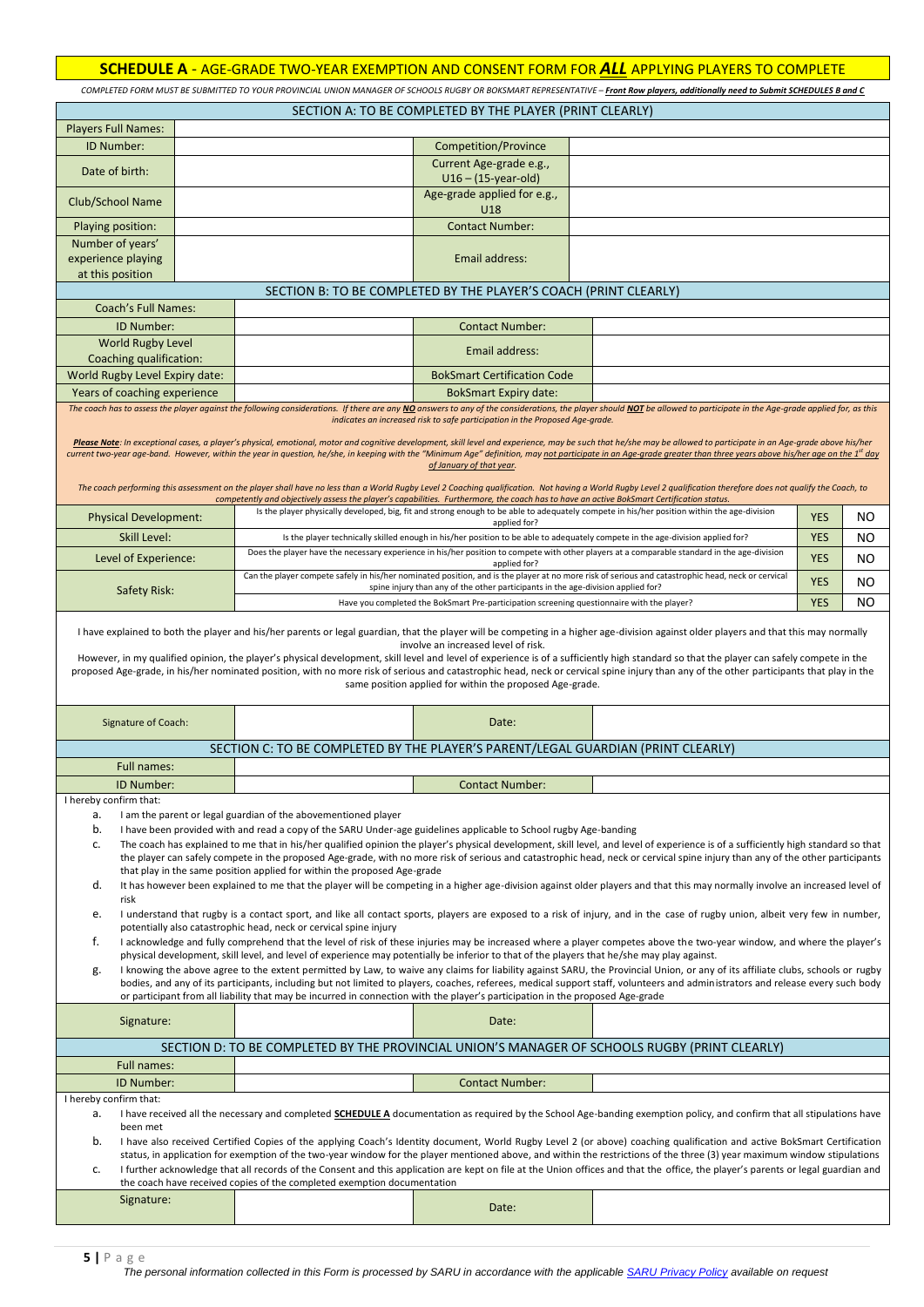#### **SCHEDULE B** - ADDITIONAL EXEMPTION INFORMATION FORM REQUIRED FOR *FRONT ROW* PLAYERS TO BE SUBMITTED **TOGETHER WITH** *SCHEDULE A* **and** *SCHEDULE C where applicable*

*COMPLETED FORM MUST BE SUBMITTED TO YOUR PROVINCIAL UNION MANAGER OF SCHOOLS RUGBY OR BOKSMART REPRESENTATIVE* SECTION A: TO BE COMPLETED BY THE PLAYER (PRINT CLEARLY)

| <b>Full Names:</b>                                                                                                                                                                                         |                                                                                                                                                                                                                                                                                                                                                               |                                                                                            |  |  |            |                  |
|------------------------------------------------------------------------------------------------------------------------------------------------------------------------------------------------------------|---------------------------------------------------------------------------------------------------------------------------------------------------------------------------------------------------------------------------------------------------------------------------------------------------------------------------------------------------------------|--------------------------------------------------------------------------------------------|--|--|------------|------------------|
| ID Number:                                                                                                                                                                                                 |                                                                                                                                                                                                                                                                                                                                                               | Competition/Province                                                                       |  |  |            |                  |
| Date of birth:                                                                                                                                                                                             |                                                                                                                                                                                                                                                                                                                                                               | Current Age-grade e.g., U16<br>$-(15-year-old)$                                            |  |  |            |                  |
| <b>Club/School Name</b>                                                                                                                                                                                    |                                                                                                                                                                                                                                                                                                                                                               | Age-grade applied for e.g., U18                                                            |  |  |            |                  |
| Playing position:                                                                                                                                                                                          |                                                                                                                                                                                                                                                                                                                                                               | <b>Contact Number:</b>                                                                     |  |  |            |                  |
| Number of years' experience                                                                                                                                                                                |                                                                                                                                                                                                                                                                                                                                                               | Email address:                                                                             |  |  |            |                  |
| playing at this position                                                                                                                                                                                   | The coach has to assess the player against the following considerations. If there are any NO answers to any of the considerations, except for the question, "Did the player miss any                                                                                                                                                                          |                                                                                            |  |  |            |                  |
|                                                                                                                                                                                                            | games last year as a result of a significant head, neck or spine injury?" where a <u>YES</u> answer would apply, and without the exceptions controlled for in SCHEDULE C, the player should NOT                                                                                                                                                               |                                                                                            |  |  |            |                  |
|                                                                                                                                                                                                            | be allowed to participate in the Age-grade applied for, as this indicates an increased risk to safe participation in the Proposed Age-grade.                                                                                                                                                                                                                  |                                                                                            |  |  |            |                  |
|                                                                                                                                                                                                            | Where indicated as $NO*c$ the player must complete and be signed off against the additional SCHEDULE C.<br>Please Note: In exceptional cases, a player's physical, emotional, motor and cognitive development, skill level and experience, may be such that he/she may be allowed to participate in                                                           |                                                                                            |  |  |            |                  |
|                                                                                                                                                                                                            | an Age-grade above his/her current two-year age-band. However, within the year in question, he/she, in keeping with the "Minimum Age" definition may not participate in an Age-                                                                                                                                                                               | grade greater than three years above his/her age on the $1st$ day of January of that year. |  |  |            |                  |
|                                                                                                                                                                                                            | The coach performing this assessment on the player shall have no less than a World Rugby Level 2 Coaching qualification. Not having a World Rugby Level 2 qualification therefore does<br>not qualify the Coach, to competently and objectively assess the player's capabilities. Furthermore, the coach has to have an active BokSmart Certification status. |                                                                                            |  |  |            |                  |
|                                                                                                                                                                                                            |                                                                                                                                                                                                                                                                                                                                                               | SECTION B: PLAYING SKILL AND EXPERIENCE (PRINT CLEARLY)                                    |  |  |            |                  |
|                                                                                                                                                                                                            | - to be completed by the COACH in consultation with the PLAYER and their PARENT(S)/LEGAL GUARDIAN(S)                                                                                                                                                                                                                                                          |                                                                                            |  |  |            |                  |
|                                                                                                                                                                                                            |                                                                                                                                                                                                                                                                                                                                                               | Has the player played more than two consecutive seasons/years in the front row?            |  |  | <b>YES</b> | NO.              |
|                                                                                                                                                                                                            | Has the player played more than two consecutive seasons/years in their current front row position?                                                                                                                                                                                                                                                            |                                                                                            |  |  | <b>YES</b> | NO               |
|                                                                                                                                                                                                            |                                                                                                                                                                                                                                                                                                                                                               | Did the player play in the front row last year?                                            |  |  | <b>YES</b> | $NO*C$           |
|                                                                                                                                                                                                            |                                                                                                                                                                                                                                                                                                                                                               | Did the player play a full season in the last year in the front row?                       |  |  | <b>YES</b> | NO <sup>*C</sup> |
|                                                                                                                                                                                                            | Did the player miss any games last year as a result of a significant head, neck or spine injury?<br>Knowing the increased risk of front row positions, can the player compete safely in his/her nominated position, and is the player at no more risk of serious and                                                                                          |                                                                                            |  |  | YES        | <b>NO</b>        |
|                                                                                                                                                                                                            | catastrophic head, neck or cervical spine injury than any of the other participants in the age-division applied for?                                                                                                                                                                                                                                          |                                                                                            |  |  | <b>YES</b> | NO               |
|                                                                                                                                                                                                            | NB - Rugby medical research studies have indicated that players in the front row, especially the hooker, are exposed to an increased risk of catastrophic head,<br>neck or cervical spine injuries, and that the head, neck and spine injuries in these positions and in the scrum are generally more severe.                                                 |                                                                                            |  |  |            |                  |
|                                                                                                                                                                                                            | SECTION C: LEVEL OF COACHING AND TRAINING RECEIVED IN THE FRONT ROW POSITION (PRINT CLEARLY)                                                                                                                                                                                                                                                                  | - to be completed by the COACH                                                             |  |  |            |                  |
|                                                                                                                                                                                                            | Has the player received any form of specialised front row coaching over the last two years?                                                                                                                                                                                                                                                                   |                                                                                            |  |  | <b>YES</b> | $NO*c$           |
|                                                                                                                                                                                                            | Has the player received any form of specialised front row technical conditioning over the last two years?                                                                                                                                                                                                                                                     |                                                                                            |  |  | <b>YES</b> | $NO*c$           |
|                                                                                                                                                                                                            | Does the player have the necessary technical experience and ability to compete safely in the front row?                                                                                                                                                                                                                                                       |                                                                                            |  |  | <b>YES</b> | NO.              |
|                                                                                                                                                                                                            | - to be completed by the COACH in consultation with the PLAYER and their PARENT(S)/LEGAL GUARDIAN(S)                                                                                                                                                                                                                                                          | SECTION D: STRENGTH AND CONDITIONING BACKGROUND (PRINT CLEARLY)                            |  |  |            |                  |
|                                                                                                                                                                                                            | Does the player undertake regular strength and conditioning i.e., more than 2 x per week?                                                                                                                                                                                                                                                                     |                                                                                            |  |  | <b>YES</b> | NO.              |
|                                                                                                                                                                                                            | Has the player participated in a structured pre-season preparation programme of more than 1 month prior to participation?                                                                                                                                                                                                                                     |                                                                                            |  |  | <b>YES</b> | NO               |
|                                                                                                                                                                                                            |                                                                                                                                                                                                                                                                                                                                                               | Has the player participated in regular strength training over the last two years?          |  |  | <b>YES</b> | NO               |
|                                                                                                                                                                                                            | Have you as coach, reviewed, and monitored the player's strength training programme and are you satisfied that they are suitably conditioned to play in the front                                                                                                                                                                                             | row at the Age-grade indicated?                                                            |  |  | <b>YES</b> | NO               |
|                                                                                                                                                                                                            | Does the player undertake regular NECK strengthening and conditioning i.e., more than 2 x per week?                                                                                                                                                                                                                                                           |                                                                                            |  |  | <b>YES</b> | NO               |
|                                                                                                                                                                                                            |                                                                                                                                                                                                                                                                                                                                                               | What is the player's current weight in kilograms?                                          |  |  |            | Кg               |
|                                                                                                                                                                                                            |                                                                                                                                                                                                                                                                                                                                                               | What is the player's current height in Centimetres?                                        |  |  |            | Cm               |
|                                                                                                                                                                                                            |                                                                                                                                                                                                                                                                                                                                                               | What is the player's current bench press 1RM in kilograms?                                 |  |  |            | Кg               |
|                                                                                                                                                                                                            |                                                                                                                                                                                                                                                                                                                                                               | SECTION D: DECLARATION OF TRUTH (PRINT CLEARLY)                                            |  |  |            |                  |
|                                                                                                                                                                                                            | I hereby confirm and declare that all the information provided is accurate and correct, and understand that should any false information be provided, that there may be legal ramifications.                                                                                                                                                                  |                                                                                            |  |  |            |                  |
| Signature of player:                                                                                                                                                                                       |                                                                                                                                                                                                                                                                                                                                                               | Date:                                                                                      |  |  |            |                  |
| Signature of parent or legal<br>guardian as specified in SCHEDULE<br>A:                                                                                                                                    |                                                                                                                                                                                                                                                                                                                                                               | Date:                                                                                      |  |  |            |                  |
| Signature of World Rugby Level 2<br><b>Coach</b> as specified in SCHEDULE A:                                                                                                                               |                                                                                                                                                                                                                                                                                                                                                               | Date:                                                                                      |  |  |            |                  |
|                                                                                                                                                                                                            | SECTION E: TO BE COMPLETED BY THE PROVINCIAL UNION'S MANAGER OF SCHOOLS RUGBY (PRINT CLEARLY)                                                                                                                                                                                                                                                                 |                                                                                            |  |  |            |                  |
| Full names:                                                                                                                                                                                                |                                                                                                                                                                                                                                                                                                                                                               |                                                                                            |  |  |            |                  |
| ID Number:                                                                                                                                                                                                 |                                                                                                                                                                                                                                                                                                                                                               | <b>Contact Number:</b>                                                                     |  |  |            |                  |
| I hereby confirm that:<br>I have received all the necessary and completed <b>SCHEDULE A</b> and <b>SCHEDULE B</b> documentation as required by the School Age-banding exemption policy for FRONT ROW<br>а. |                                                                                                                                                                                                                                                                                                                                                               |                                                                                            |  |  |            |                  |
|                                                                                                                                                                                                            | PLAYERS and confirm that all stipulations have been met for clearance. Where SCHEDULE C is required, signatures of clearance will only be provided on SCHEDULE C<br>confirmation and acceptance.                                                                                                                                                              |                                                                                            |  |  |            |                  |
| b.                                                                                                                                                                                                         | I have also received Certified Copies of the applying Coach's Identity document, World Rugby Level 2 (or above) coaching qualification and active BokSmart Certification                                                                                                                                                                                      |                                                                                            |  |  |            |                  |
| c.                                                                                                                                                                                                         | status, in application for exemption of the two-year window for the player mentioned above, and within the restrictions of the three (3) year maximum window stipulations<br>I further acknowledge that all records of the Consent and this application are kept on file at the Union offices and that the office, the player's parents or legal guardian and |                                                                                            |  |  |            |                  |
|                                                                                                                                                                                                            | the coach have received copies of the completed exemption documentation                                                                                                                                                                                                                                                                                       |                                                                                            |  |  |            |                  |
| Signature:                                                                                                                                                                                                 |                                                                                                                                                                                                                                                                                                                                                               | Date:                                                                                      |  |  |            |                  |

**6 |** P a g e